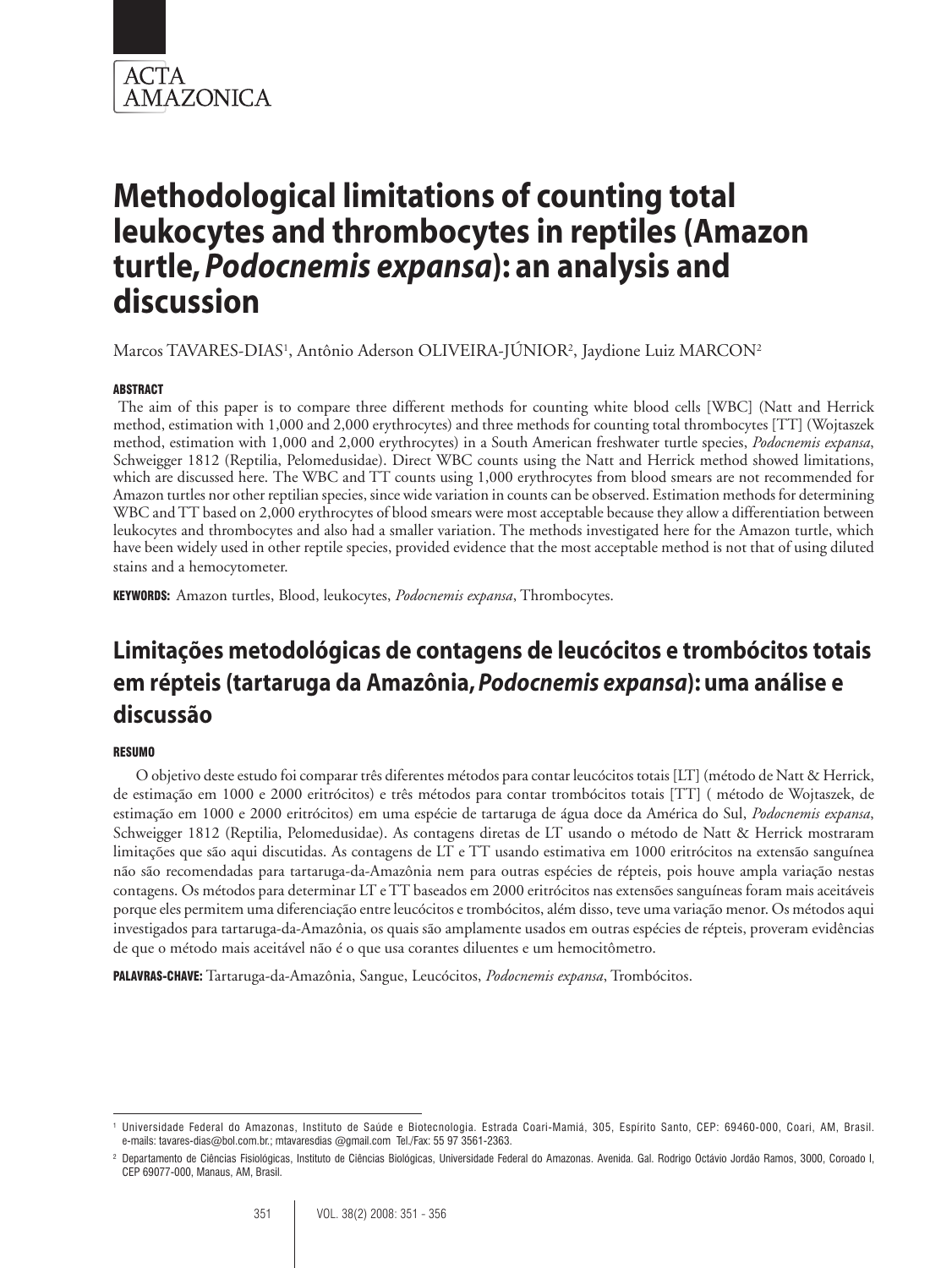

Methodological limitations of counting total leukocytes and thrombocytes in reptiles (amazon turtle, *Podocnemis expansa*): an analysis and discussion

### **INTRODUCTION**

Historically there has been little or no controversy for quantification of blood cells in mammalian species by automated methods. The development of lysis techniques to facilitate counting mammalian white blood cells (WBC) by removing the non-nucleated erythrocytes inaugurated the distinction between mammalian and lower vertebrate hematology because platelets are present in mammalian cell diluents.

The establishment of baselines values for total WBC and total thrombocytes (TT) of reptilian species has been hindered for several reasons. Heparin is the anticoagulant recommended for blood collection in chelonians (Muro *et al*., 1988; Knotková *et al*., 2005) because the ethylene diamine tetra acetic acid (EDTA) causes hemolysis. However, in others reptilian species, it has been reported that heparin lead to aggregation of leukocytes (Cuadro *et al*., 2003) and thrombocytes (Salakij *et al*., 2002). Aggregates accumulate on the edges of blood smears and then WBC and TT cannot be counted, increasing the error. Therefore, the selection of the best anticoagulant used for hematologic determinations needs to be determined for the reptilian species being evaluated.

It is not possible to separate the nucleated cells and obtain an automated count. Thus, several differential staining diluents developed for direct WBC counts in birds and fish using a hemocytometer have been also used for different reptilian species. Manual analysis methods for counting WBC and TT in low vertebrates, including reptiles, have gained wider acceptance than automated methods because the latter are not easily applied. Estimated WBC and TT counts based on an actual erythrocytes count method, and the ratio of leukocytes and thrombocytes to erythrocytes taken from blood smears can be performed (Wojtaszek, 1991; Millan *et al*., 1997; Work *et al*., 1998; Keller *et al*., 2004), however, it depends heavily on the methods used to obtain the red blood cell (RBC) counts. Consequently, most discussions on reptile hematological methodology are in relation to the leukocytes and thrombocytes number. The introduction of a new species to a methodology that has been previously validated for other species has to be part of the quality control necessary for any veterinary clinical laboratory (Walton, 2001).Therefore, this study was designed not only to compare different methods for counting WBC and TT in Amazon turtles *Podocnemis expansa*, but also to evaluate the viability and limitations of various methods used for this purpose in reptiles. Hence, this investigation is of interest, first, because it presents blood cell values from an important Amazon chelonian, which has not yet been studied, and second, because it highlights factors that complicate the interpretation of reptilian clinical data.

#### **MATERIAL AND METHODS**

Healthy Amazon turtles *Podocnemis expansa* (weighing from 0.50 to 12.75 Kg) were collected from a culture farm from Manaus (Amazonas State, Brazil). Blood samples were collected from 27 turtles from the caudal vessel into syringes coated with 0.01 mg/ml sodium heparin (2.500 UI.ml-1). Total red blood cell (RBC) and white blood cell (WBC) counts ( $\mu$ l) were determined by the Natt & Herrick (1952) method (NH) using a Newbauer hemocytometer. In order to prevent potential the artifact from anticoagulant, in terms of both clumping and staining quality besides samples degradation, heparin (5000 UI.ml-1) was diluted in 0.65% sodium chloride to ratio 1:1. In addition, blood smears were made immediately after obtaining the blood samples and they were actively air-dried, and then stained with a combination of May Grünwald-Giemsa-Wrigth (Tavares-Dias & Moraes, 2003), a Romanowsky-type stain. These blood smears were examined at 1000× magnification for the three methods for estimating TT and the two methods for WBC counts. In the first TT method, proposed by Wojtaszek (1991), the number of thrombocytes was then recalculated per unit volume as follows: TT/µl= (thrombocyte count to 200 WBC per blood smear)  $\times$  (WBC count per µl of blood)/(200). Two others methods were the same for both TT and WBC. Results were determined by counting the number of cells from blood smear, either WBC or TT, based on 1000 RBC (estimation method 1) or on 2000 RBC (estimation method 2) and then recalculated per unit volume as follows: TT or WBC/µl= cell count (either thrombocytes or leukocytes) to 1000 or 2000 RBC per blood smear  $\times$  (RBC count per µl of blood)/(either 1000 or 2000 RBC) (Tavares-Dias & Moraes, 2006).

#### **RESULTS**

Estimation of the WBC count performed in 2,000 erythrocytes of blood smears in *P. expansa* had results which were not similar to those obtained using the NH method with a hemocytometer or 1,000 RBC of blood smears. The estimation methods for determining WBC per 1,000 and 2,000 RBC from blood smears were correlated (Table 1). The diluents of the NH method does not allow for adequate differentiation between leukocytes and thrombocytes. The TT count estimates of 1,000 or 2,000 RBC from blood smears showed similar results to that of the method described by Wojtaszek (1991). Of these, only count estimates between 1,000 and 2,000 RBC were statistically correlated (Table 2).

#### **DISCUSSION**

In lower vertebrates, the presence of nucleated erythrocytes and thrombocytes precludes the use of the automated methods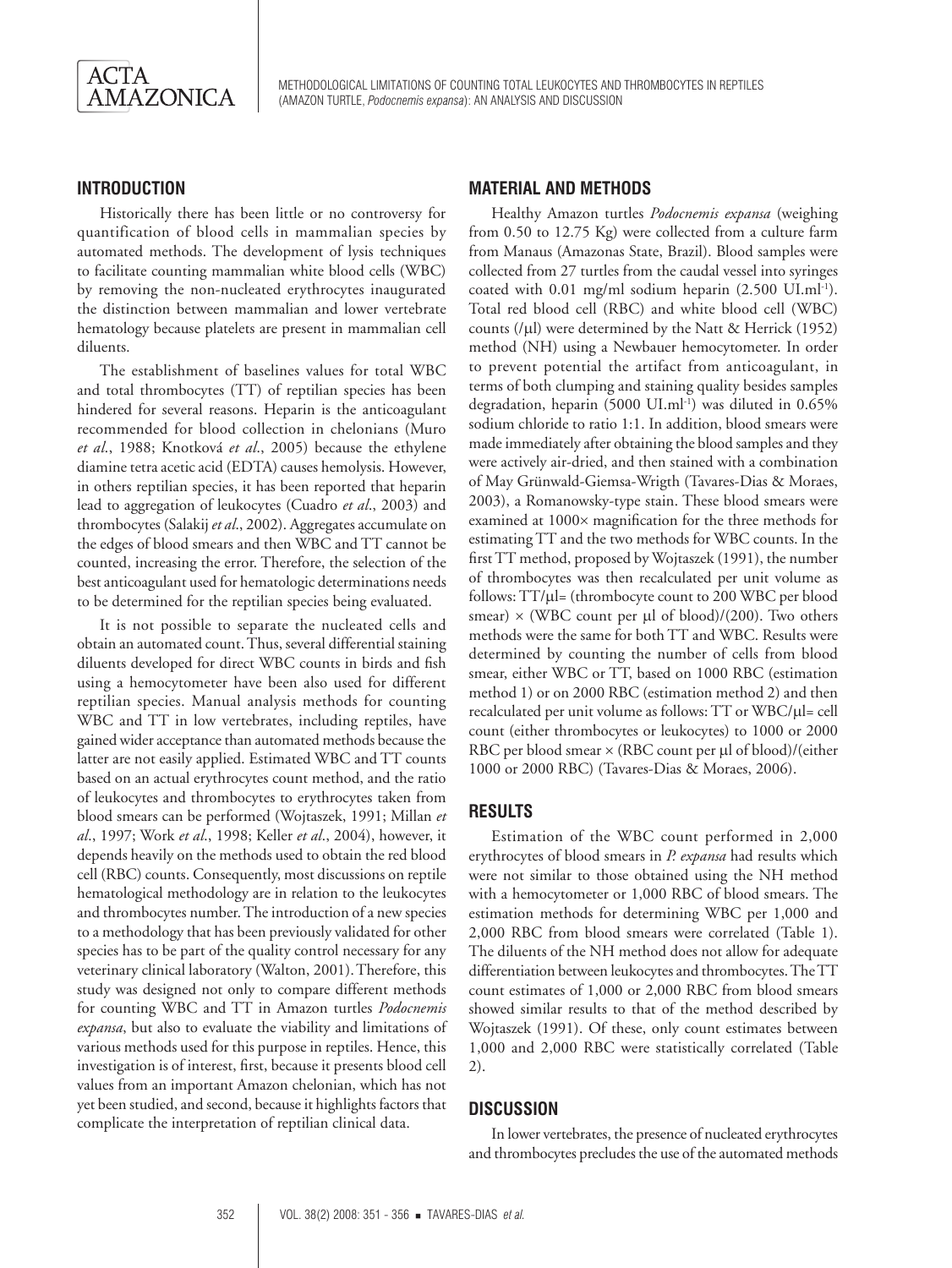**Table 1** - Mean values ± standard deviation (SD), range, coefficient of variation (CV) and linear regression for WBC counts (µL) in *P. expansa* obtained by different methods. Different letters indicate significant differences between methods by Dunn's test (P<0.001).

| Methods                 | N  | Mean $+$ SD                                      | Range            | CV(%) | Linear Regression Equation                                     |       | P     |
|-------------------------|----|--------------------------------------------------|------------------|-------|----------------------------------------------------------------|-------|-------|
| Natt and Herrick (1952) | 27 | $9,407.0 \pm 3,697.0^{\text{a}}$                 | 2,000.0-15,000.0 | 39.3  | Estimation $1 = 2053.896 + (131.377 * NH)$                     | 0.239 | 0.229 |
| <b>Estimation 1</b>     | 27 | $3,290.0 \pm 2,030.0$ <sup>b</sup> 480.0-9,900.0 |                  | 61.7  | Estimation $2 = 3894.618 + (231.458*NH)$                       | 0.364 | 0.062 |
| <b>Estimation 2</b>     | 27 | $6,072.0 \pm 2,349.0^{\circ}$ 2,480.0-10,450.0   |                  | 38.7  | Estimation $1 = -316.425 + (0.594 \times \text{Estimation 2})$ | 0.687 | 0.001 |

used for counting WBC. Therefore, WBC counts may be performed either by indirect or direct method (Campbell, 2004). In *P. expansa*, the NH method presented limitations for determining the WBC, exhibiting an inefficient staining of these cells in the hemocytometer. This may also be the case for other reptilian species where not only do the WBC stain dark blue but also immature erythrocytes and other structures. In contrast, Salakij *et al.* (2002) reported that the leukocytes nuclei of king cobra *Ophiophagus hannah*, stained dark blue in the NH diluents whereas thrombocytes nuclei were unstained or very pale blue in appearance. Therefore, these results indicate the importance of method validation for different species, because as a result of the interspecies structural differences in any given analysis, a methodology that is adequate for one species may be inappropriate for another (Walton, 2001).

In loggerhead sea turtle *Caretta carretta* (Keller *et al*., 2004)*,* no difference was found between the NH method, a direct method, and the indirect method by estimation from blood smears for counting WBC. In contrast, in *P. expansa*, the NH method differs in relation to the estimation method for counting WBC from 2,000 RBC of blood smears. Hence, the results of turtle WBC as well as other reptiles, when using the NH method should be used with caution in future studies. Nevertheless, estimation methods are subject to variability from factors such as discrimination between leukocytes and thrombocytes, blood smear quality, upon uniform distribution of cells, and absence of cell lysis in the sample.

In healthy reptiles, the coefficient of variation (CV) derived from WBC counts, which have been performed by several methods, may vary from 10.95 to 119.4% (Wood *et al*., 1984; Mateo *et al*., 1984; Pajés *et al*., 1992; Troiano & Silva, 1998; Work *et al*., 1998; Troiano *et al*., 2000; Salakij *et al*., 2002; Pejrilová *et al*., 2002; Raphael, 2003; Schumacher, 2003; Knotková *et al.*, 2005). In *Chamaeleo chamaeleon*, it has been reported that NH method showed a low repeatability and a high CV due to a low concentration of leukocytes in the blood samples, which resulted in higher count errors. Cell aggregation and high variation in cell counts produced by the use of heparin were also been reported (Cuadro *et al*., 2003). However, in *P. expansa* we do not observe leukocyte aggregation using diluted heparin in sodium chloride solution. In addition, the CV of WBC from 2,000 RBC of blood smear was similar to the NH method results, and both methods had a CV similar to that obtained from other reptiles using estimation methods for counting the WBC. In contrast, both these methods presented higher variations, compared to mammals, for which the CV values are well established. Nevertheless, the estimation methods for determining WBC and TT per 1,000 RBC from blood smears can not recommended neither for Amazon turtles nor for other reptiles, because a higher variation in counting was found.

Reptile thrombocytes, including chelonian species, play a role in hemostasis (Campbell, 2004; Pellizzon & Lunardi, 2000) and may also have a great potential for phagocytosis (Pellizzon & Lunardi, 2000). Despite the important function

**Table 2** - Mean values ± standard deviation (SD), range, coefficient of variation (CV) and linear regression for TT counts (µL) in *P. expansa* obtained by different methods. Mean values are not different by Dunn's test (P<0.05)

| Methods             | N  | Mean $+$ SD       | Range          | CV(%) | <b>Linear Regression Equation</b>                 |       |       |
|---------------------|----|-------------------|----------------|-------|---------------------------------------------------|-------|-------|
| Wojtaszek (1991)    | 27 | $4938.0 + 2237.0$ | 518.0-9777.0   | 66.5  | Estimation $1 = 2794.706 + (0.295*Wojtasek)$      | 0.234 | 0.241 |
| <b>Estimation 1</b> | 27 | $4251.0 + 2826.0$ | 1120.0-11590.0 | 66.5  | Estimation $2 = 1993.319 + (0.383 * Wojtaszek)$   | 0.502 | 0.008 |
| <b>Estimation 2</b> | 27 | $3882.0 + 1706.0$ | 2080.0-9900.0  | 43.9  | Estimation $1 = 3967.028 + (0.0733*Estimation 2)$ | 0.044 | 0.827 |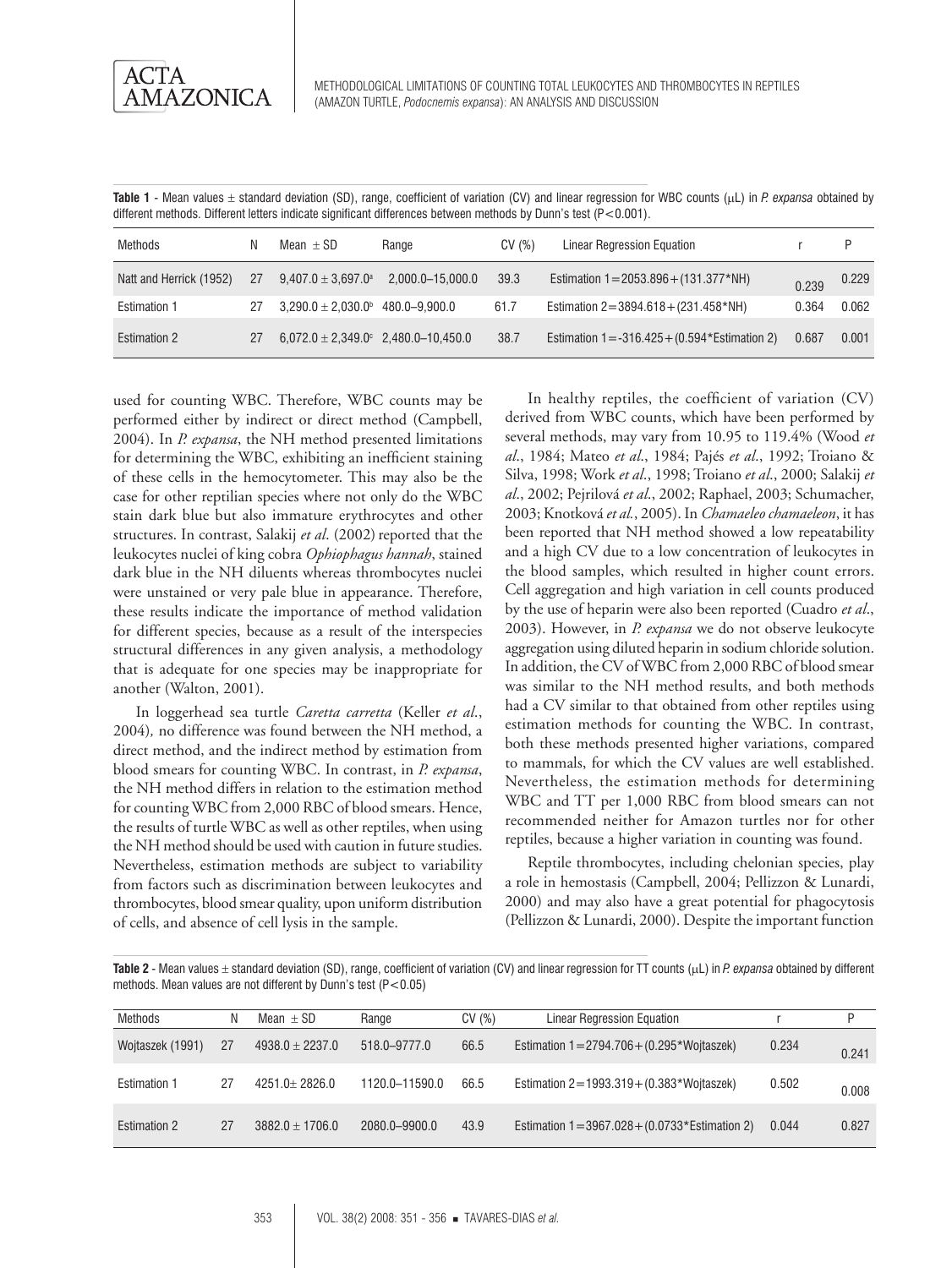of the thrombocytes, studies reporting TT counts have been few and sporadic in reptiles (Wojtaszek, 1991; Work *et al*., 1998), which in part can be attributed to the lack of an direct adequate method for this purpose (Wojtaszek, 1991). Therefore, a TT count from blood smears can be performed (Campbell, 2004). In *P. expansa*, although the TT counting methods used provided similar mean values, they showed limitations when compared to clinical purposes, since the acceptance among them do not meet the criteria established for test methods and comparison (Walton, 2001). The Wojtaszek (1991) method estimation is based on 200 WBC per blood smear and is less time consuming. However, it has limitations compared with the other two methods of estimation evaluated. The Wojtaszek method has not been used in reptiles because it requires WBC count which may also be performed by estimation rather than by direct counting and can consequently cause a high variation in the final TT result, as observed in the Amazon turtle. For this species, the estimation made with 1,000 RBC for counting TT showed high variation, contrasting with estimations made with 2,000 RBC which revealed a lower and more suitable CV, but still higher to that obtained from many reptiles (Taylor & Jacobson, 1982; Mateo *et al*., 1984; Wojtaszek, 1991; Troiano & Silva, 1998; Troiano *et al*., 1999; Troiano *et al*., 2000; Martinez-Silvestre *et al*., 2004). Moreover, estimation of TT using blood smears is also subject to variability due to some factors which were already highlighted above. In *P. expansa*, 2.500 IU/ml sodium heparin had an efficient anticoagulant effect and only occasionally very moderate thrombocyte aggregation in some blood smears was found. In contrast, in Hermann's tortoises *Testudo hermananni* when lithium heparin was used for collecting blood, no thrombocyte aggregation was reported (Muro *et al*., 1998). On the other hand, in blood smears *C. caretta* performed with blood collected without anticoagulant has been also reported tendency to thrombocytes aggregation (Casal & Orós, 2007).

Estimation of total WBC and TT has been widely used for reptilian species yet it does not provide absolute counts. However, WBC and TT determination from blood smears are extremely dependent on the ratio of leukocytes or thrombocytes to erythrocytes. In contrast, the hemocytometer methods that use specialized diluents have been accurate in WBC counts for some species, whereas for others its precision and selectivity does not allow adequate differentiation between the leukocytes and thrombocytes. Therefore, there is an urgent need to develop accurate methods with higher precision, preferentially, automated methods such as those that are already standardized for mammalian species. Only by establishing reliable standard methods, can we conduct comparative studies by species rather than rely upon the large discrepancy found in literature. This information would be useful for health assessment of captive and wild reptiles.

## **ACKNOWLEDGMENTS**

The authors gratefully acknowledge research grants provided by FAPEAM (Fundação de Amparo à Pesquisa do Estado do Amazonas, #2203/05 and #2204/05), and CNPq (Conselho Nacional de Desenvolvimento Científico e Tecnológico, #35.0117/20005-5).

# **LITERATURE CITED**

- Campbell T.W. 2004. Hematology of lower vertebrates. In: 55<sup>th</sup> Annual meeting of the American College of Veterinary Pathologists (ACVP) and 39<sup>th</sup> Annual meeting of the American Society of Clinical Pathology (ASVCP). ACVP and ASVCP (Eds.), Middleton WI, USA. International Veterinary Information Service, Ithaca NY (www.ivis.org), p.1214.1104.
- Casal, A.B.; Orós J. 2007. Morphologic and cytochemical characteristics of blood cells juvenile loggerhead sea turtles (*Caretta caretta*). *Research in Veterinary Science*, 82: 158-165.
- Cuadrado, M.; Molina-Prescott, I.; Flores, L. 2003. Comparison between tail jugular venipuncture techniques for blood sample collection in common chameleons (*Chamaeleo chamaeon*). *Veterinary Journal*, 166: 93-97.
- Keller, M.J.; Kucklick, J.R.; Stamper, M.A.; Harms, C.A.;McClellan-Grren, P.D. 2004. Associations between organochlorine contaminant concentrations and clinical health parameters in loggerhead sea turtles from North Carolina, USA. *Environmental Health and Perspectives*, 112: 1074-1079.
- Knotková, Z.; Mazanek, S.; Hovorka, M.; Sloboda, M.; Knotek, Z. 2005. Haematology and plasma chemistry of Bornean River turtles suffering from shell necrosis and haemogregarine parasites. *Veterinary Medicine Czech*, 50: 421-426.
- Mateo, M.R.; Roberts, E.D.; Enright, F.M. 1984. Morphologic, cytochemical and function studies of peripheral blood cells of young healthy American alligators (*Alligator mississippiensis*). *American Journal of Veterinary Research*, 45:1046-1053.
- Martinez-Silvestre, A.; Rodriguez-Dominguez, M.A.; Mateo, J.A.; Pastor, J.; Marco, I.; Lavin, S.; Cuenca, R. 2004. Comparative haematology and blood chemistry of endangered lizard (*Gallotia* species) in the Canary Islands. *Veterinary Record*, 155: 266- 269.
- Millan, J.M.; Janmaat, A.; Richardson, K.C.; Chambers, L.K.; Fomiatti, K.R. 1997. References range for biochemical and haematological values in farmed saltwater crocodile (*Crocodylus porosus*) yearlings. *Australian Veterinary Journal*, 75: 814-817.
- Muro, J.; Cuenca, R.; Pastor, J.; Vinas, L.; Lavin, S.1998. Effects of lithium heparin and tripotassium EDTA on hematologic values of Hermann's tortoises (*Testudo hermanni*). *Journal Zoo Wildlife Medicine*, 29: 40-44.
- Natt, M.P. and Herrick, C.A. 1952. A new blood diluent for counting the erythrocytes and leucocytes of the chicken. *Poultry Science*, 31: 735-738.
- Pagés, T.; Peinado, V.I.;Viscor, G. 1992. Seasonal Changes in Hematology and Blood Chemistry of the Freshwater Turtle